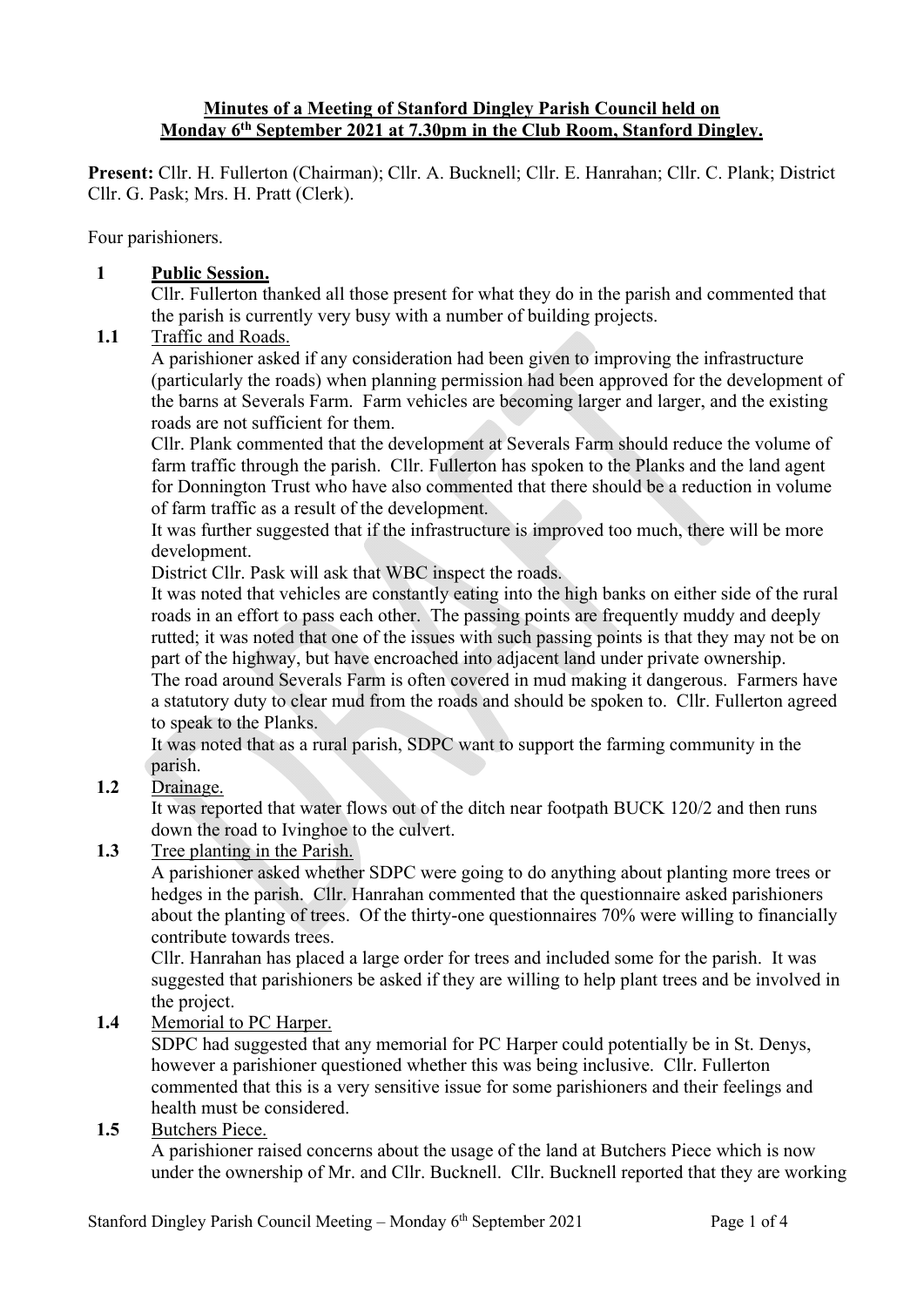with the WBC conservation team and have requested preplanning advice. It was suggested that Butchers Piece is agricultural land, but it is not being treated as such. SDPC will attempt to clarify the formal usage of the land.

## **2 Apologies.**

Apologies for absence were received and accepted from Cllr. Dent.

## **3 Declaration of Interests.**

- **3.1** Declarations of Interest in Agenda Items.
- There were no declarations of interest in any agenda items.
- **3.2** Updates to the Register of Interests.

There were no updates to the Register of Interests.

### **4 Minutes of last meeting:**

**4.1** Annual Parish Council meeting on Monday 5<sup>th</sup> July 2021.

It was resolved that the minutes of the meeting of Stanford Dingley Parish Council (SDPC) held on Monday 5<sup>th</sup> July 2021 were an accurate account of the meeting and they were signed by Cllr. Fullerton.

# **4.2** Extra-ordinary Parish Council meeting on Tuesday 27<sup>th</sup> July 2021.

It was resolved that the minutes of the Extra-ordinary meeting of SDPC held on Tuesday  $27<sup>th</sup>$ June 2021 were an accurate record of the meeting and they were signed by Cllr. Fullerton.

**4.3** Update on any items in the minutes, not mentioned elsewhere on the agenda.

### **4.3.1 Aerobatics over the parish.**

Cllr. Fullerton will contact District Cllr. Pask about what restrictions are in place to limit such flying and who to contact. Cllr. Bucknell commented that she has a contact at RAF Benson.

### **5 Management of Parish Council Assets.**

### **5.1** The Club Room.

There was no update on the work on the roof.

The Club Room is not being actively advertised and no one is currently responsible for the bookings. Cllr. Bucknell agreed to find out the login information for the online booking system and it was agreed that the Clerk would take on managing the bookings of the hall. Councillors will check the hall on a regular basis.

## **5.2** The Village Field.

Cllr. Fullerton reported that he has spoken to the McCurdys about the boundary between the Village Field and Manor Farm Barns. The existing fence, which needs replacing, is on the Manor Farm side of the boundary. It is possible that it may be replaced with a hedge at some stage, but it is unlikely that the fence will be replaced. It was agreed that the owners of Manor Farm Barns should be encouraged to take a responsibility for the ownership. Cllr. Plank will obtain a quote for stock proof fencing with an additional two wires along the top, and a second quote for a post and rail fence with stock fencing. Once this has been received, Cllr. Fullerton will contact a second fencing company for further comparable quotes.

The Revd. Gadsby has contacted the Clerk and Cllr. Fullerton about using the Village Field for parking for St. Denys; SDPC is happy to support the church and provide parking facilities on Sundays and at other times, providing that the field is dry enough.

## **5.3** The Village Green.

The gravel has been laid on the path at the back of the green. It was resolved to purchase the same amount again to cover the remainder of the path up to the Garden House. This can be laid by the Dredge Gang on the 30<sup>th</sup> October.

It was agreed that Cllr. Hanrahan would obtain quotes for a replacement bench around the Judas tree.

The replacement posts are ready to be installed, this will be done by the Dredge Gang on the  $30<sup>th</sup>$  October.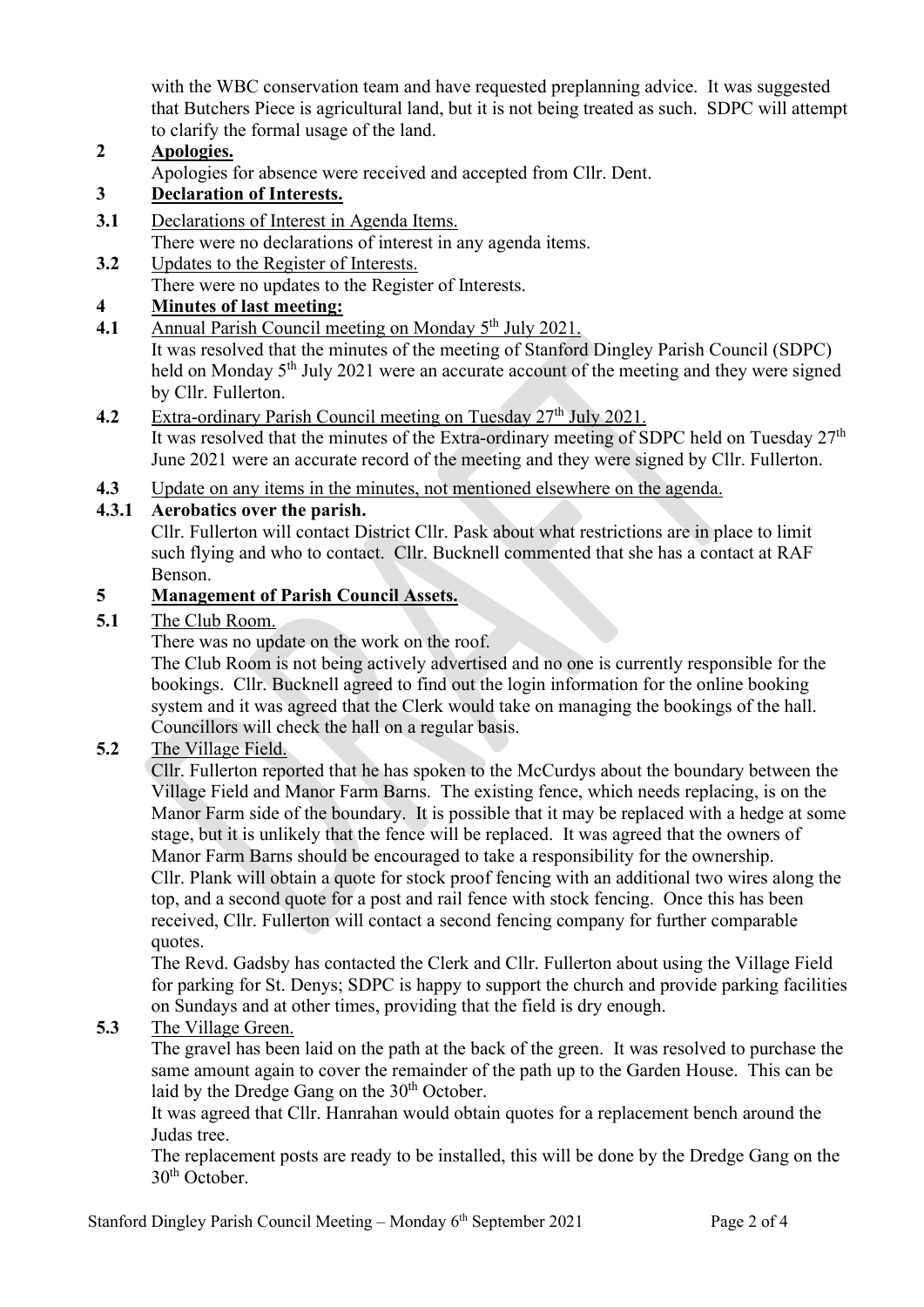# **6 Planning.**

- **6.1** Planning applications for consultation:
- **6.1.1 21/02046/HOUSE – Church View Barn.**

*Construction of a greenhouse.* SDPC agreed to **no objection** to this application.

**6.2** Planning decisions made by WBC:

# **6.2.1 21/01283/HOUSE – Saffron House.**

*Section 73 variation/removal of condition 2 (approved plans) of approved 19/02392/HOUSE – Removal of side conservatory, part single, part double single storey gable end extensions with single storey flat roof side extension.*

SDPC had **objected** to this application on the grounds of the confusion of applications on the Saffron House site. WBC has **approved** this application.

# **6.2.2 21/00557/FULD – Saffron House.**

*Section 73A – variation of condition 2 'plans' of approved application 18/03400/FULD: Demolition of existing barn and replace with 4-bed dwelling with 2 cart sheds, alterations to existing access detail on land adjacent to Saffron House.*

SDPC had **no objection** to this application which has been **approved** by WBC.

# **7 Parish Census.**

Responses were received from thirty-one of the eighty homes within the parish, twenty eight of these were online and three paper. The results show a diverse community, often with conflicting opinions. It is planned to circulate the findings from the census to the community over the next 30 days, but there is some debate about including the comments which can be attributed to particular members of the community.

There will be a longer conversation about the findings of the census at the next meeting.

# **8 Sewer Flooding.**

There has been no update from Thames Water following the meeting. Cllr. Fullerton will talk to Cllr. Dent and try to re-establish communications with Thames Water. Thames Water came out and cleared the sewer on Sunday 15<sup>th</sup> August.

# **9 Traffic**

## **9.1** WBC SID Portal.

It was agreed that the Clerk would register on the portal enabling volunteers to borrow SID for use in the parish. There was a question about whether there are suitable places in the parish to install SID. A possible site maybe outside of Brook House.

## **9.2** Speed in the Parish.

Cllr. Bucknell will put up the signs to encourage traffic to slow down.

Speeding was the number one issue raised on the parish census.

There was a discussion about one particular car which speeds either to or through the village.

# **10 Clerk's Report.**

**10.1** Correspondence.

# **10.1.1 WBC – Blossom into Spring project.**

The Clerk has requested three cherry trees from the Blossom into Spring project to remember those who have died as a result of COVID. These will be planted in the Village Field by the Dredge Gang.

## **10.1.2 Kings Copse Stile.**

WBC is able to provide the timber and a gate kit in order for the stile going up the hill to Kings Copse to be replaced with a kissing gate. The WBC PROW team will contact the landowner for permission for the work to be carried out.

# **10.2** To receive the financial statement dated 6<sup>th</sup> September 2021.

The Clerk reported that the following payments have been made since the last meeting: Triangle Management Co. Ltd  $\pounds 72.00$  Bin emptying for July, August & September 2021.